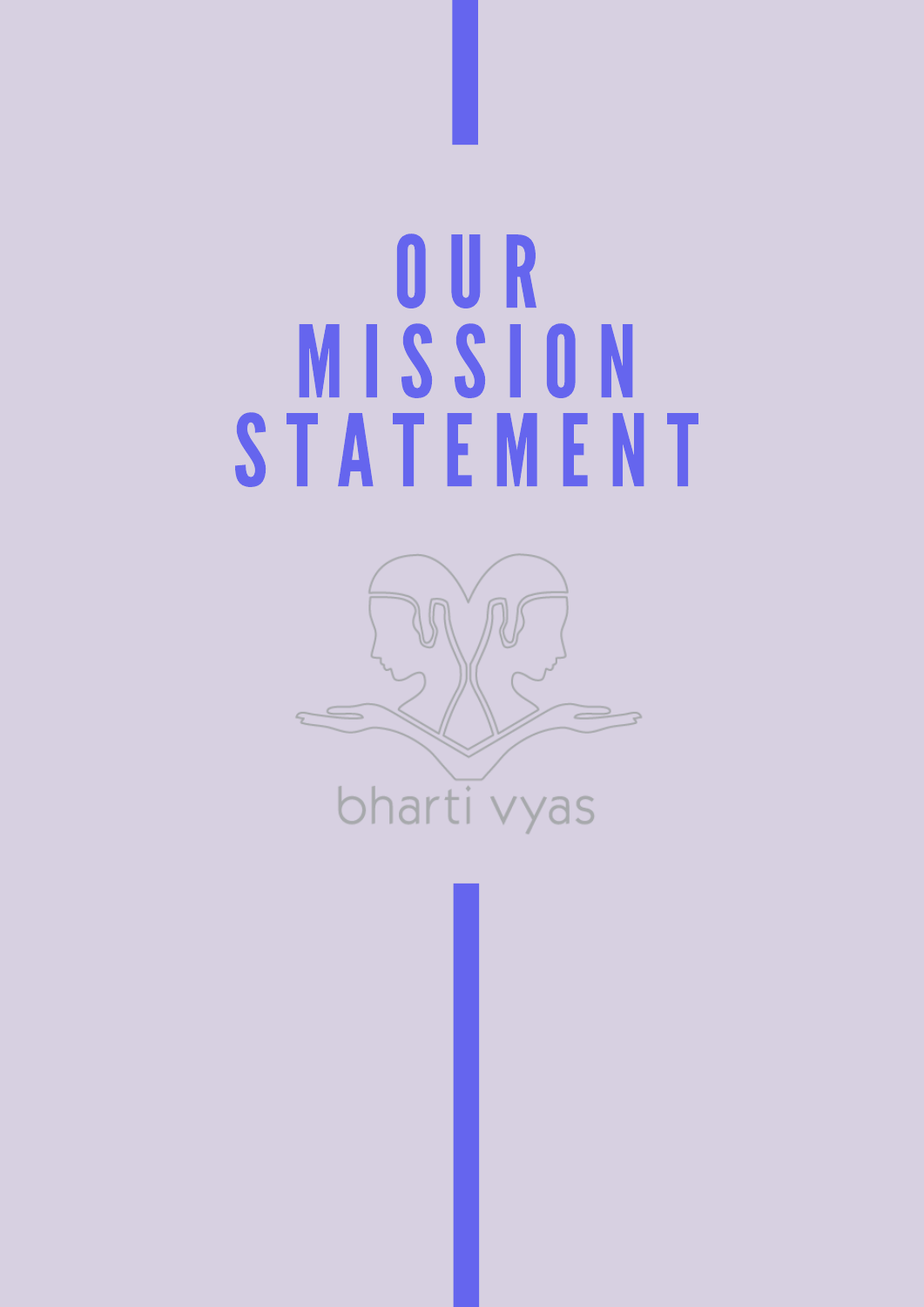

#### E X C E P T I ONA L H O L I S T I C B E A U T Y **THERAPY**

Our mission at Bharti Vyas, is to provide exceptional holistic beauty therapy. We aim to provide the highest quality of treatments, skin care and customer services to all our clients. We endeavour to give our clients the tools they need to take control of their beauty and well- being needs…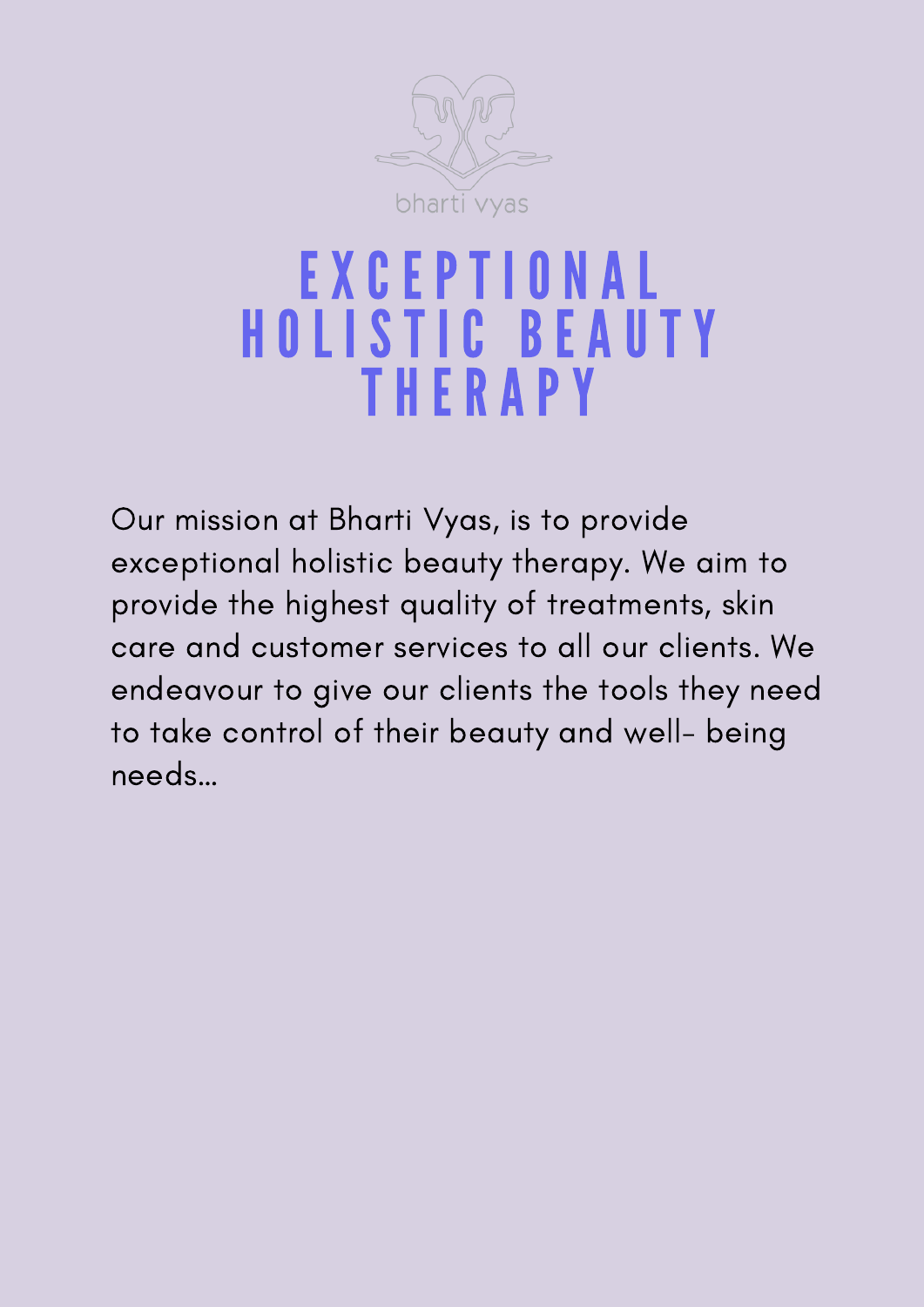

# F R O M E X P E R I ENC E

When Bharti was in her 30' s she suffered from acne and sought the help of a beauty therapist to help treat her. Her experience was both disappointing and demoralising. The therapist just did a facial, without explaining what the treatment was doing, what she felt on the skin and or what she could do to help herself – apart from selling her products which she should use at home until the therapist saw her next. Bharti left none the wiser and felt dependant on the therapist and out of control and in fact really let down. Especially, as going back meant spending money that she needed to put into running a home and a young family.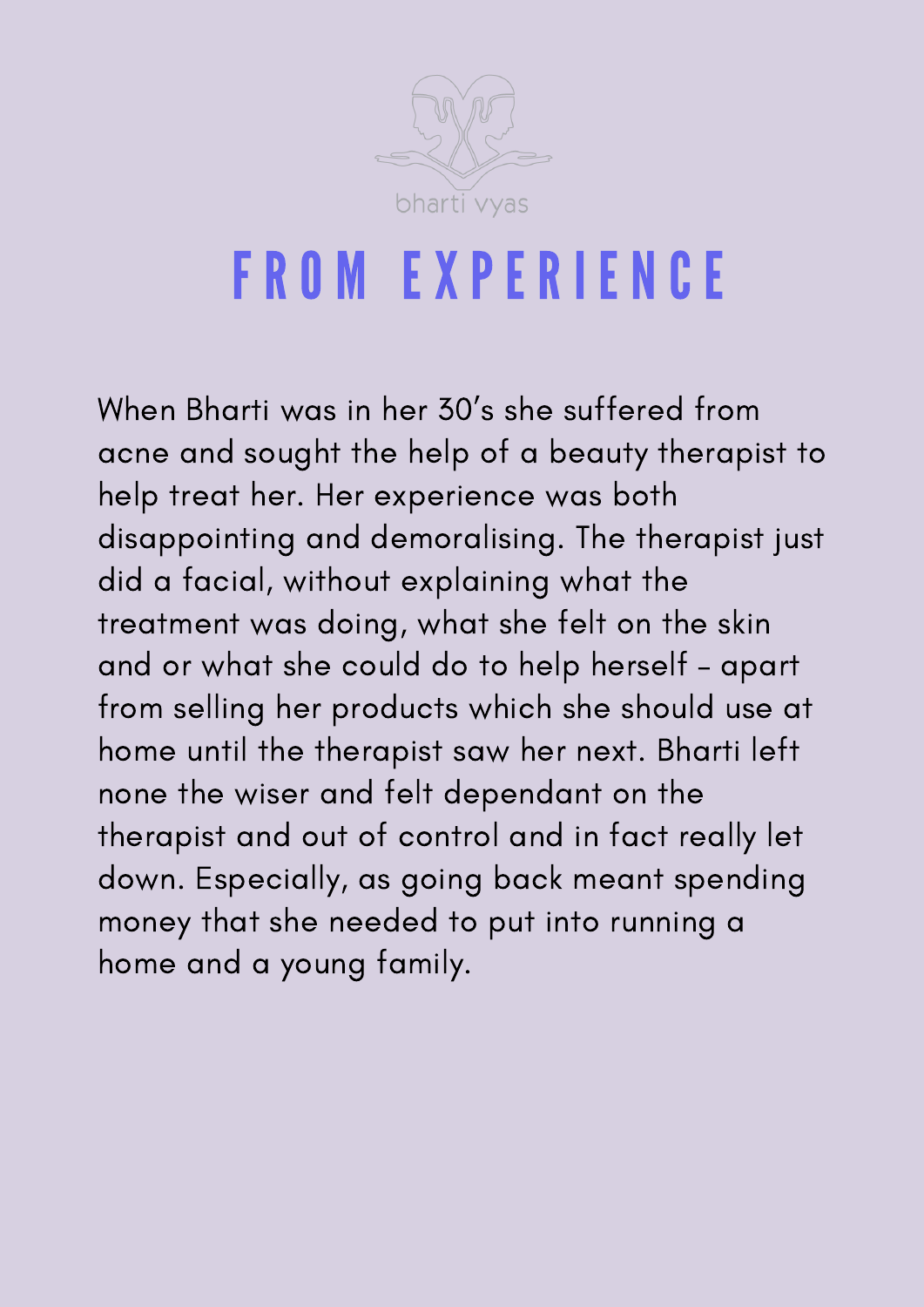

## TH E G ENI U S O F G I V ING T H E C L I ENT C ONT R O L

Bharti made it her mission to be nothing like the therapist she visited. The driving force behind her business was the passion to always communicate her knowledge and know- how onto the client and help give them control of their beauty and well being. This included incorporating not just her treatments and products into their lifestyles, but to also teach client how to connect with their skin. Her further education included bringing in the various holistic philosophies of Ayurveda, acu pressure, aromatherapy into her work, which drew on ancient self help techniques to enhance her work outside her centre. Her mission was to make her advice practical, simple and easily incorporated into their lifestyle. Her own experience taught her that giving the client control meant it was more likely that they would achieve their skin care and well being needs – because we are working on their bodies.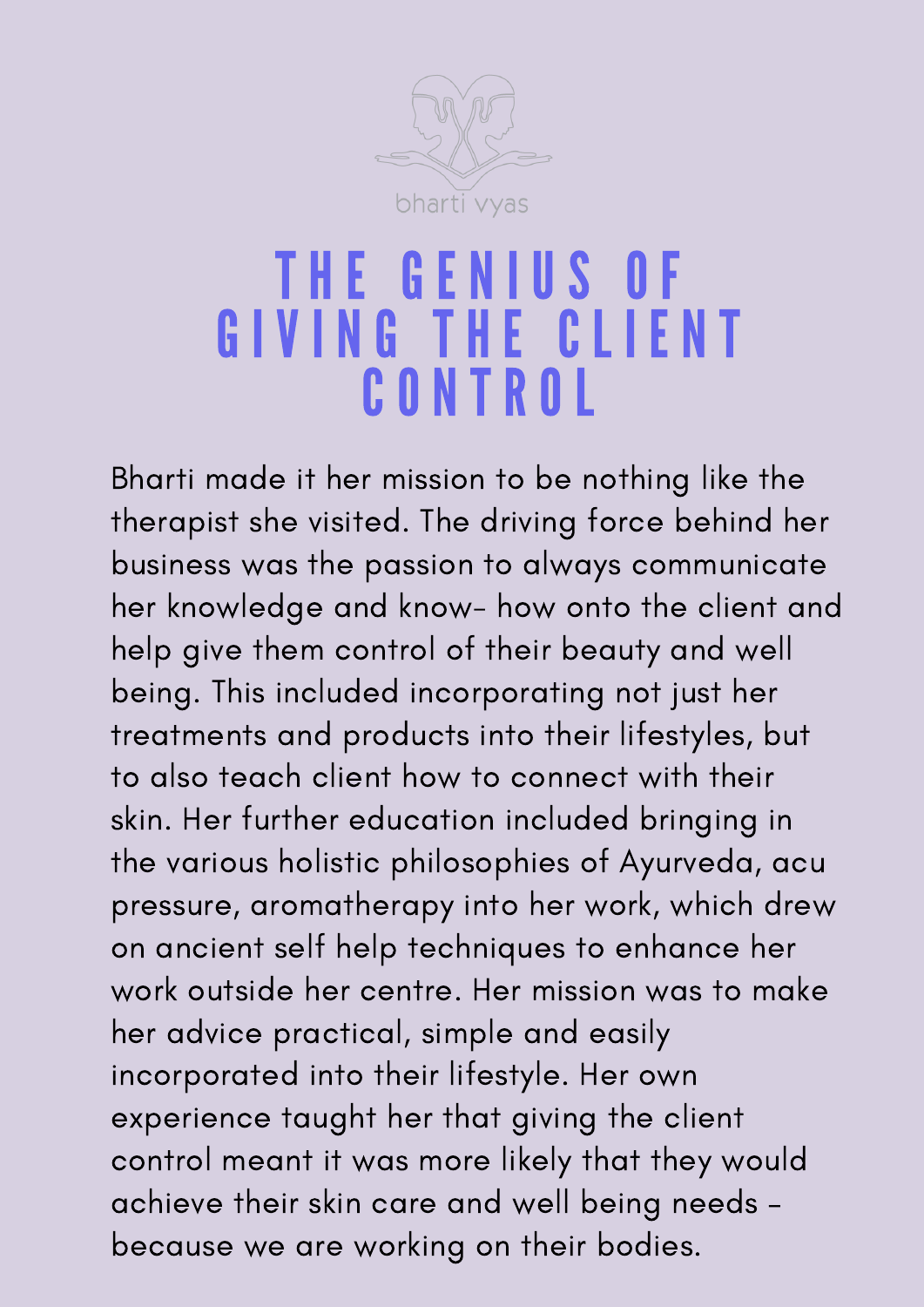

#### **40 YEARS LA** B H A R T I P R I D E S HERSELF ON STILL S E E ING THO S E C L I ENT S

She wanted clients to leave feeling hopeful, up beat, in control and confident knowing that the Bharti Vyas Team can be a good support system for them if they needed help further down the line. Making herself accessible to them, whether it be via skype, through her books, on the phone or in the salon. Unlike the therapist she saw, she vowed to only give clients what they needed and be that person they could go back to if they needed advice or help. 40 years later, she prides herself on still seeing those clients and their families, especially when they need support.